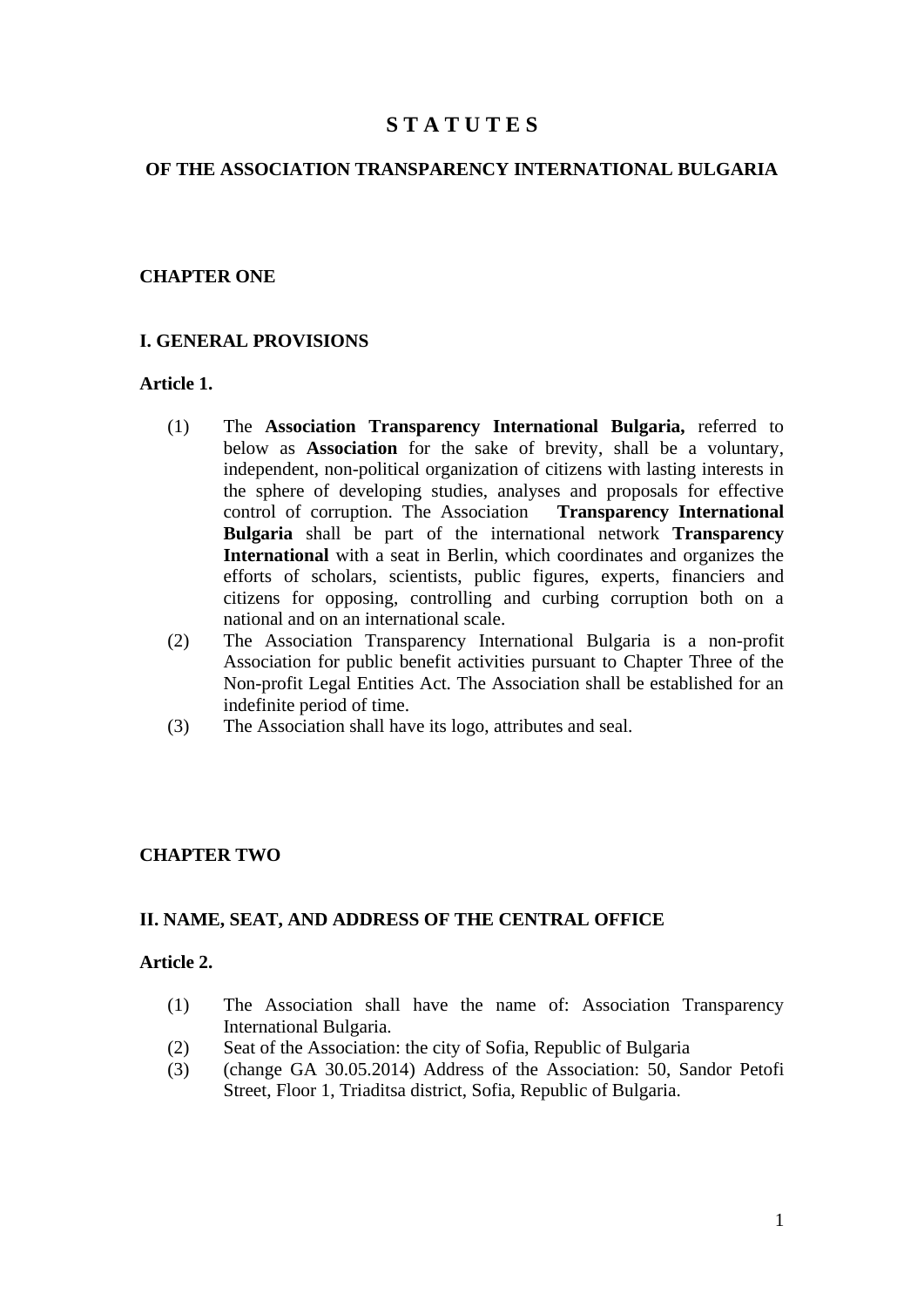# **CHAPTER THREE**

# **ІІІ. AIMS AND OBJECTIVES**

## **Article 3.**

- (1) The aims and objectives of the Association shall be:
	- 1. (Change GA 29.06.2017) To conduct research on problems related to the civil rights and corruption by mobilizing the efforts of scientists, public figures and experts in the field.
	- 2. To make available the information gathered and the analyses made to the relevant non-governmental organizations and state institutions.
	- 3. To influence public opinion with a view to creating public intolerance to corruption.
	- 4. To secure expert and civil support for activities aimed at restricting and opposing corruption.
	- 5. To maintain international contacts in the same direction.
	- 6. To cooperate with political figures, experts in the state institutions and non--governmental organizations with similar objectives, as well as to create, maintain and reproduce networks, coalitions, etc. aimed at generating and conducting organized public activities on the corruption issue.
- (2) (Change GA 29.06.2017) While implementing its goals and tasks the Association take special care of the persons in need of international protection.

# **CHAPTER FOUR**

# **ІV. MEANS AND ACTIVITIES**

## **Article 4.**

(1) With a view to attaining the aims stipulated under Article 3 of the present Statutes, the Association Transparency International Bulgaria shall engage in activities related with:

- exchange of experience with similar organizations in the country and abroad;
- conducting lectures, discussion and seminars addressing the issues studied;
- work to raise the professional qualification of the members of the Association in the cited spheres;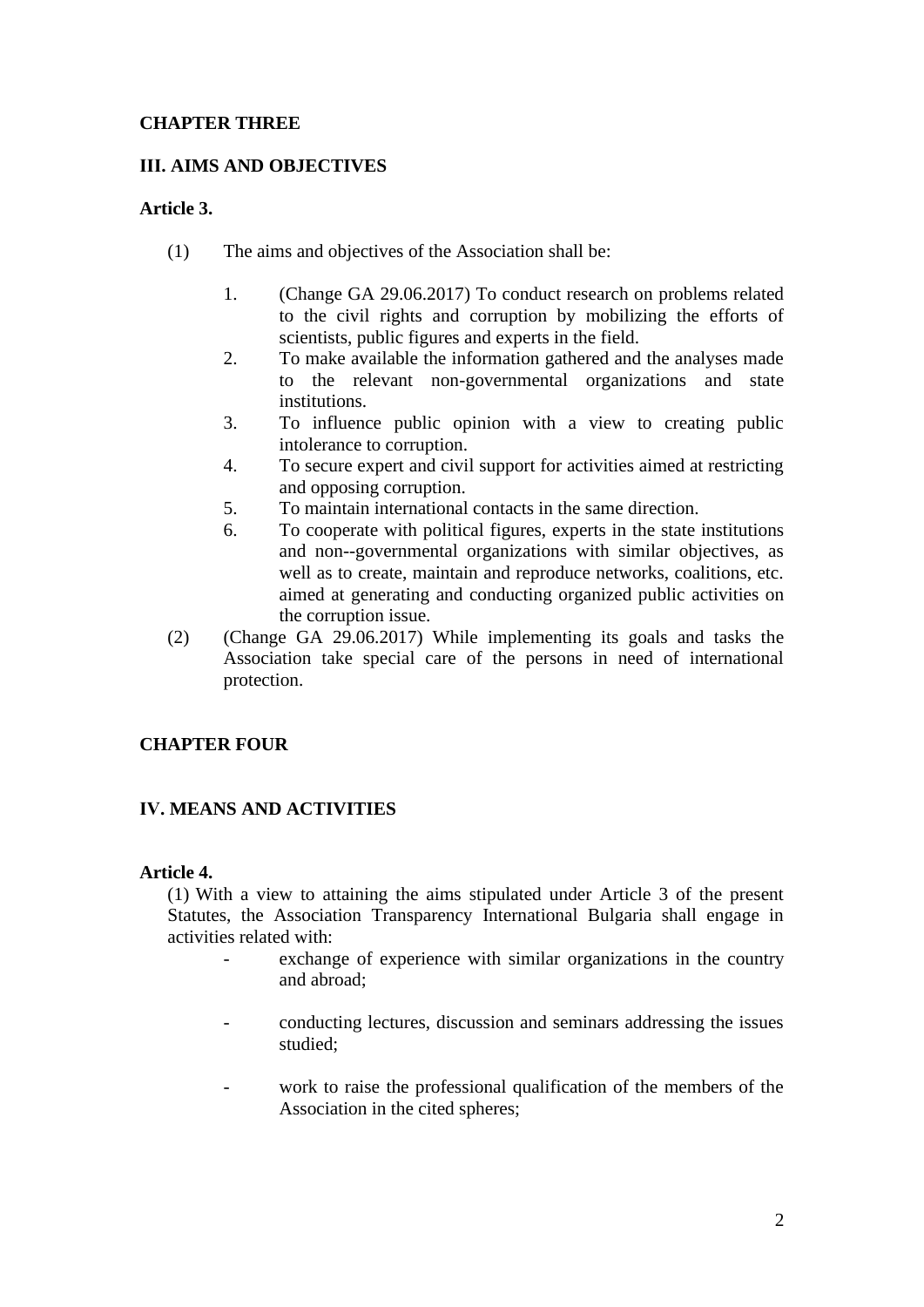- popularizing the results of its activities among the broad public through the mass media and by publishing a monthly information bulletin;
- coordination of the activities of the state and non-state institutions with similar aims and forms of activities:
- conducting marketing studies to facilitate the activities of the Association;
- any other non-profit activities permitted under the Law and in compliance with moral standards, which will contribute to the attaining of the goals set;
- additional economic activities connected with the aims of the Association pursuant to Article 3 of the Non-profit Legal Entities Act.
- The Association shall not distribute profit.

# **CHAPTER FIVE**

# **V. MEMBERSHIP**

## **SECTION ONE: GENERAL PROVISIONS**

#### **Article 5.**

(1) Members of the Association may be competent natural persons with established public position and prestige, who are in a position with through their public status and respect for it, as well as through their expert abilities and influence, to contribute substantially to attaining the aims and objectives of the Associations.

#### **SECTION TWO: ADMISSION OF NEW MEMBERS**

#### **Article 6.**

- (1) New members of the Association shall be admitted on the basis of application in writing submitted to the Board of Directors.
- (2) (Change GA 13.01.2012) The application shall be submitted to the Board of Directors and shall contain an explicit declaration of acceptance of the present Statutes.
- (3) The application for admission of a new member shall be examined by the Board of Directors.
- (4) The decision on the admission of a new member shall be reached with a majority of more than half of all members of the Board of Directors attending the meeting.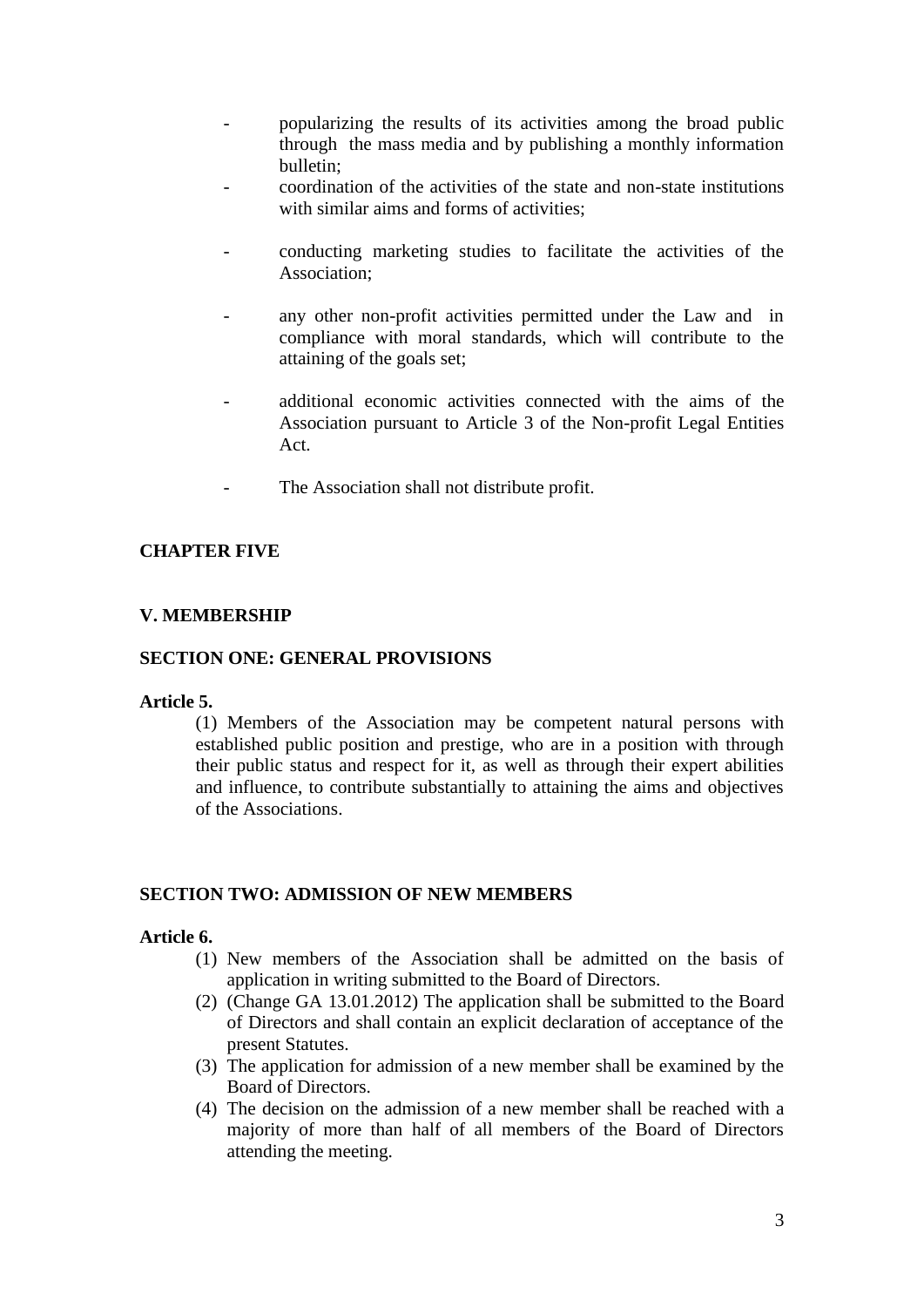(Change GA 13.01.2012) Any proposals for relieving of members of the Association shall be included in the agenda of the Board of Directors, announced in advance.

## **SECTION THREE: RELIEVING OF MEMBERSHIP Article 7.**

A member of the Association shall be relieved of membership upon his application in writing, subject to decision of the Board of Directors, reached with simple majority of votes of the members of the Board of Directors attending the meeting.

## **SECTION FOUR: EXPULSION OF MEMBERS**

#### **Article 8.**

.

- (1) A member of the Association may be expelled by decision of the Board of Directors if that member:
	- 1. fails to comply with the provisions of the present Statutes;
	- 2. fails to implement the decisions of the General Assembly
	- 3. (Change GA 18.03.2010) mars the prestige of the Association;
	- 4. (Change GA 18.03.2010) fails to participate in the work of two successive regular General Assembly meetings
- (2) The decision shall be reached with a two-thirds majority of the attending members of the Board of Directors, with the exception of the case under item 4 above when a simple majority of the attending members of the Board of Directors is required.
- (3) (Change GA 15.05.2020) The decision may also be reached in the absence of the member of the Association to be expelled in the event that the member in question had been duly invited and had failed to attend without a valid reason. The invitation is to be sent according to art.6.
- (4) The Board of Directors shall expel a member of the Association who has been convicted and sentenced to terms of imprisonment with a sentence that has entered into force for a premeditated crime of a general nature, irrespective of subsequent rehabilitation or declared amnesty.
- (5) The decision for expulsion of a member under the previous paragraphs may be appealed before the General Assembly of the Association. In these cases the General Assembly shall reach its decision with a qualified majority of two-thirds of the attending members.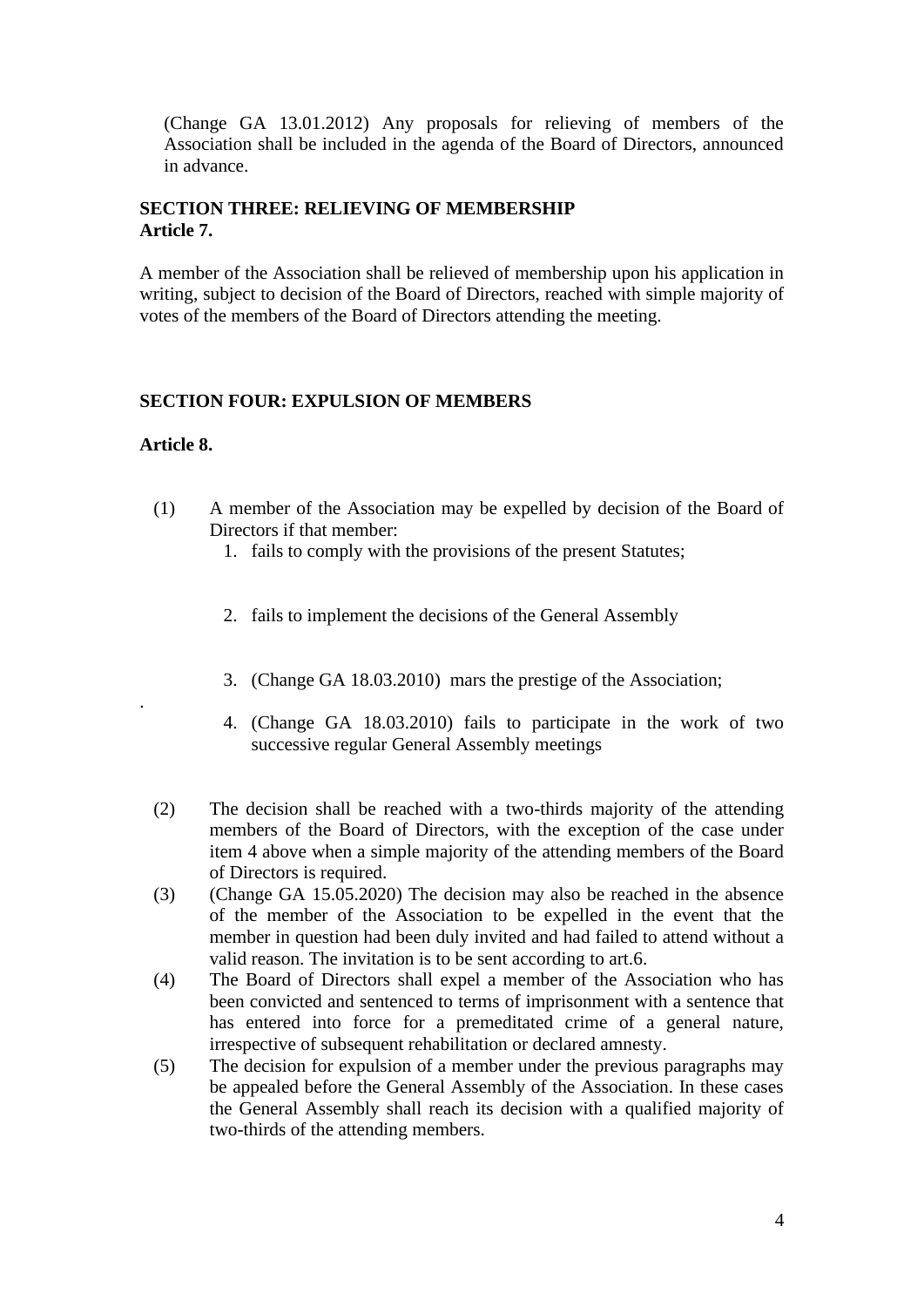(6) (Change GA 15.05.2020) The notice will be sent by registered mail with advice of delivery to their last known address.

## **CHAPTER SIX**

## **VІ. RIGHTS AND OBLIGATIONS OF THE MEMBERS**

#### **Article 9.**

- (1) The members of the Association Transparency International Bulgaria shall have the right:
	- 1. to participate in the management of the Association;
	- **2.** to participate in all its forms of activities;
	- 3. to make proposals for members of the Board of Directors and to elect them;
	- **4.** to be informed about the activities of the Association and of its Board of Directors;
	- **5.** to use the property of the Association in accordance with the aims stipulated in the present Statutes;
	- **6.** to appeal the decisions of the Board of Directors before the General Assembly when they contravene the Law and the present Statutes.
- (2) Membership rights shall be individual. They may not be inherited or transferred.

## **Article 10.**

- (1) The members of the Association shall have the obligation:
	- 1. to contribute to the implementation of its aims and objectives;
	- **2.** to comply with the present Statutes;
	- **3.** to implement the decisions of the General Assembly and pf the Board of Directors.

## **CHAPTER SEVEN VІІ. MANAGING BODIES**

## **Article 11.**

The bodies of the Association shall be:

- 1. The General Assembly supreme body of the Аssociation;
- 2. The Board of Directors.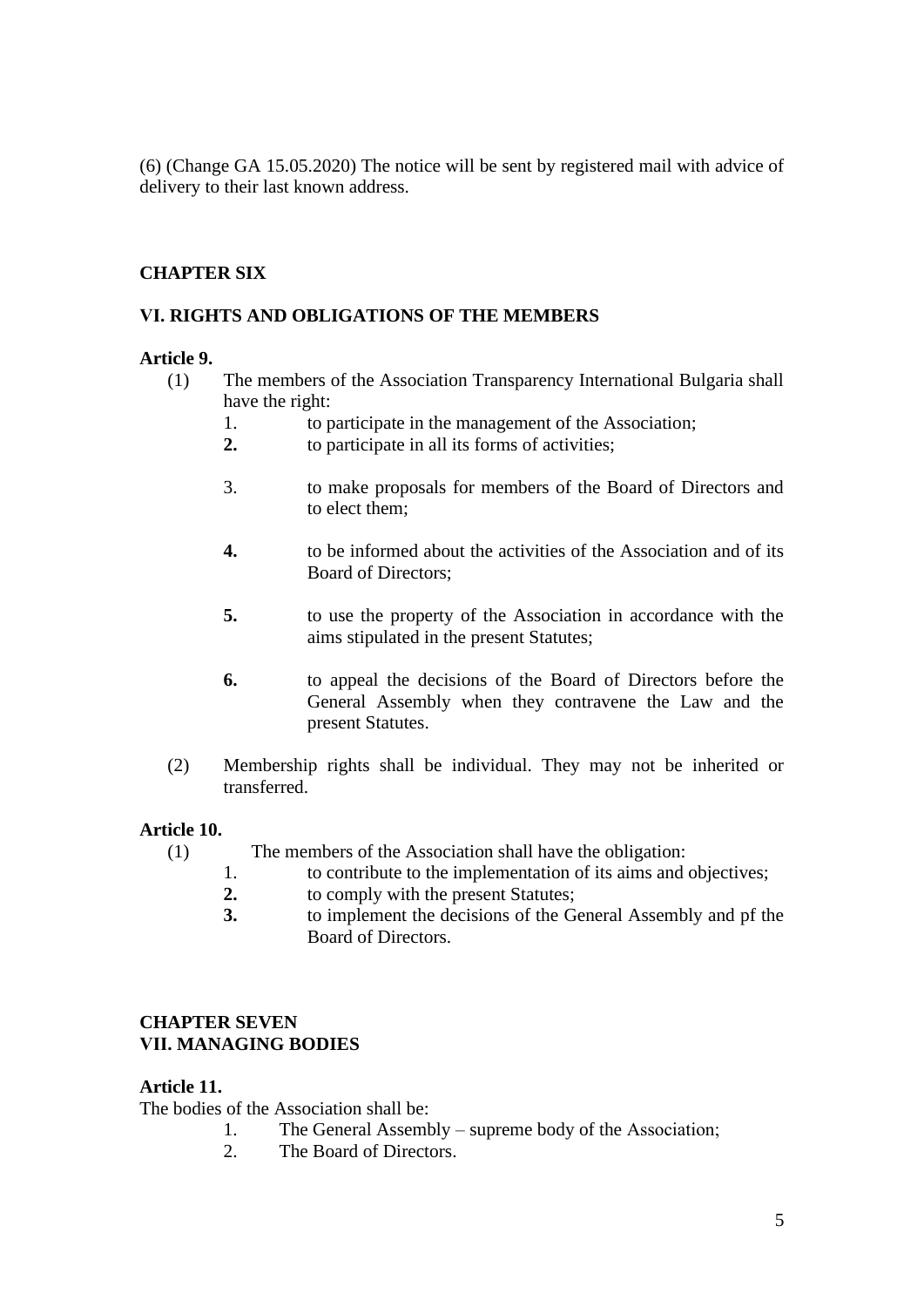### **SECTION ONE: GENERAL ASSEMBLY**

**Article 12.**

- (1) The General Assembly of the members shall be a collective supreme body of the Association Transparency International Bulgaria pursuant to Article 39, paragraph 1 of the Non-profit Legal Entities Act.
- (2) All members of the Association shall participate in the General Assembly.
- (3) The decision of the General Assembly shall be mandatory to all members of the Association.

#### **REPRESENTATION**

**Article 13.**

- (1) Each member of the Association shall be entitled to one vote in the General Assembly.
- (2) Voting by proxy may be allowed. One person may represent not more than one member of the General Assembly on the grounds of a proxy in writing. Reauthorization shall not be allowed.
- (3) A member of the General Assembly shall not have voting rights in decision-making on issues concerning:
	- himself/herself, his/her spouse or relatives with lineal kinship without any restrictions, collateral relatives – until the fourth degree of propinquity, or by marriage – until the second degree of propinquity included;
	- corporate entities in which the member is manager or is in position to impose or hamper decision-making.

#### **CONVENING Article 14.**

(1)The General Assembly shall be convened by the Board of Directors on its initiative or upon the request of one-third of the Association's members. In the event that the Board of Directors fails to send the invitation for convening of the General Assembly within two weeks-term, it shall be convened by the Court of Justice in the city where the Association's seat is located on the grounds of a request submitted in writing by the interested members or by a person authorized by them.

(2) The invitation shall contain the agenda, date, hour and place of the General Assembly, as well as on whose initiative it is convened.

(3) (Change GA 31.05.2018) The invitation to convene General Assembly should be announced in Commercial Register and Register of nonprofit legal persons part of Registry Agency and should be placed at the place of announcement in the building in which the Association is located at least one month before the scheduled date.

(4) The General Assembly may be convened for an extraordinary meeting provided there is a decision of the Board of Directors of the Association to that effect,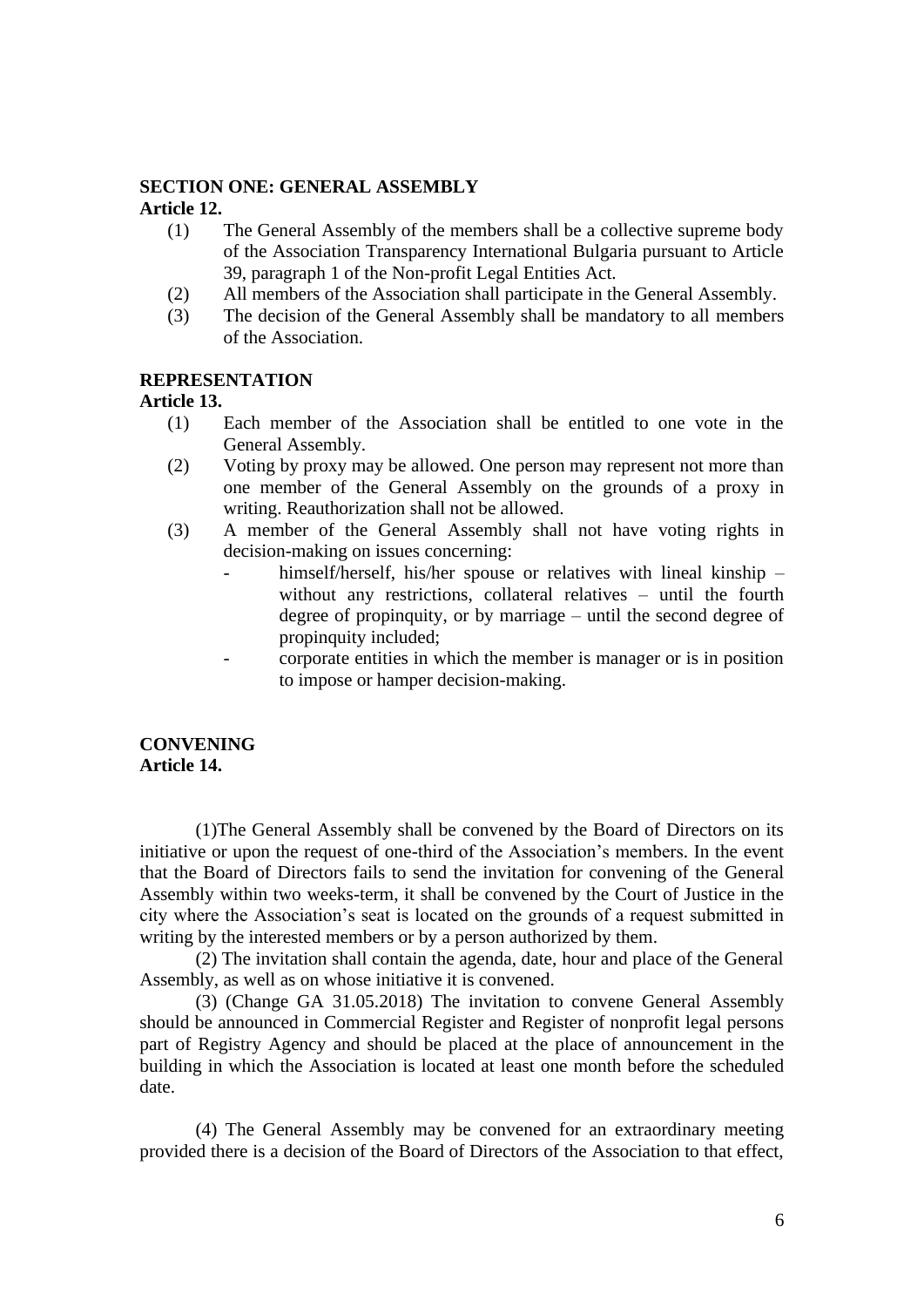or upon request filed by at least one-third of the members. The request shall be addressed to the Board of Directors.

(5) The General Assembly shall be chaired by a Chairperson and a Secretary, elected by a majority of 50 %+ 1 of the attending members.

## **QUORUM AND MAJORITY**

### **Article 15.**

- (1) The General Assembly shall be considered to be legitimate if more than half of all members attend.
- (2) In the event that the needed number fail to appear, the General Assembly shall be postponed for one hour with the same agenda and venue, and shall be considered to be legitimate irrespective of the number of the Association's members attending.

### **Article 16.**

The General Assembly shall adopt decisions with a simple majority  $(50\% + 1)$  of the attending members, except for the cases in which a different majority is required under the Law or the present Statutes.

## **POWERS OF THE GENERAL ASSEMBLY**

## **Article 17.**

- (1) The General Assembly shall:
	- 1. adopt, amend and complement the Statutes;
	- 2. elect and dismiss members of the Board of Directors;
	- 3. adopt decisions on the transformation and termination of the Association;
	- 4. adopt the main trends in the activities of the Association;
	- 5. adopt the budget of the Association;
	- 6. decide on appeals of decisions of the Board of Directors, including in cases of expulsion of members;
	- 7. revoke decisions of other bodies of the Association, which contravene the Law, the Statutes and the other acts of the Association;
	- 8. adopt the report on the activities of the Board of Directors;
	- 9. adopt other decisions as well, provided for under the Law and in the Statutes.
- (2) The decisions under paragraph 1, items 1, 2 and 3 shall be taken with a majority of two-thirds of the members present. All other decisions shall be taken with a majority of more than half of the members present.
- (3) The rights under paragraph 1, items 1, 2, 3, 5, 7 and 8 may not be delegated to other bodies of the Association.
- (4) The decisions of the General Assembly shall be subject to judiciary control in terms of their compliance with the Law and the Statutes following the procedure provided for under the Law.

## **SECTION TWO: BOARD OF DIRECTORS**

#### **Article 18.**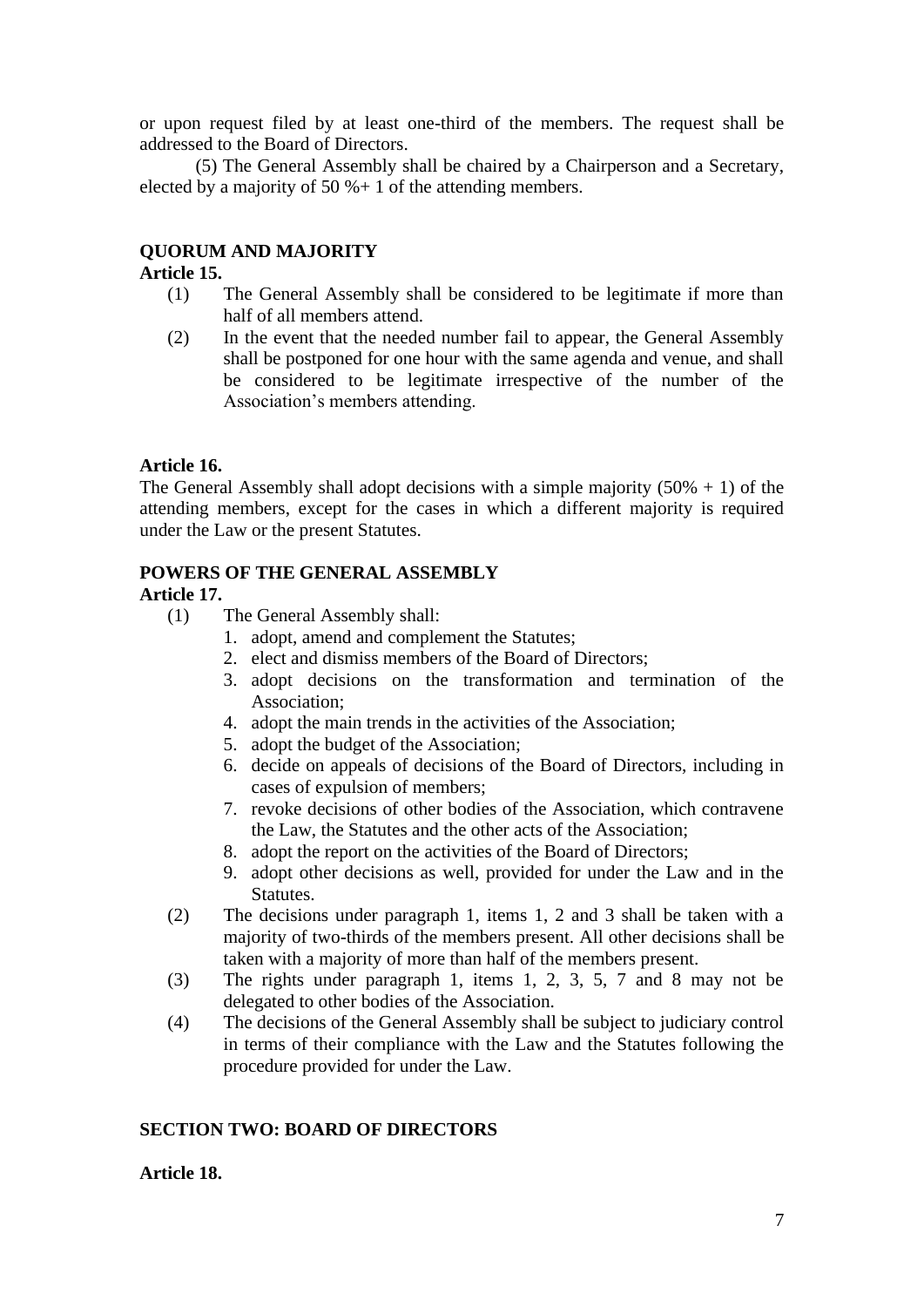- (1) (Change GA 29.05.2015) The Board of Directors shall consist of at least three individuals who are members of the Association.
- (2) (Change GA 18.03.2010) At its first meeting the Board of Directors shall elect from among its members a Chairperson and two Deputy Chairpersons of the Association with a simple majority of more than half of the members present.
- (3) The Board of Directors shall elect an Executive Director and Programme Directors of the Association, and shall specify their rights and obligations.
- (4) (Change GM 16.12.2016) The association shall be represented by the Chairperson, jointly and severally with the Executive director of the Association.
- (5) (Change GM 18.03.2010) The members of the Board of Directors shall be elected with direct and open voting for a period till five years.
- (6) (Change GA 13.01.2012) For a Member of the Board of Directors may be elected a person who is a member of the Association. Cancelled GM OC 16.12.2016)
- (7) (Change GA 15.05.2020) The term of office of each member of the Board of Directors is running independently. When a term of office is cancelled, then a new member of the Board shall be elected for a full term. The members of the Board of Directors may be re-elected to the same position for one more term only.

# **POWERS OF THE BOARD OF DIRECTORS**

## **Article 19.**

- (1) The Board of Directors shall:
	- 1. adopt decisions connected with the overall substantive activities of the Association;
	- 2. secure the implementation of the decisions of the General Assembly;
	- 3. dispose of the property of the Association in compliance with the provisions of the present Statutes;
	- 4. draft and submit a report on the activities of the Association to the General Assembly;
	- 5. define the order and organize the activities of the Association, including those in the public benefit, and be responsible for it;
	- 6. determine the address of the Association;
	- 7. adopt decisions on all matters which are not within the powers of another body under the Law or the present Statutes ;
	- 8. fulfill the obligations provided for under the Statutes;
	- 9. provide information on the activities and events of the Association;
	- 10. maintain contacts between the Association and other national and international organizations;
	- 11. organize and secure the activities of the members of the Association, and secure training for them;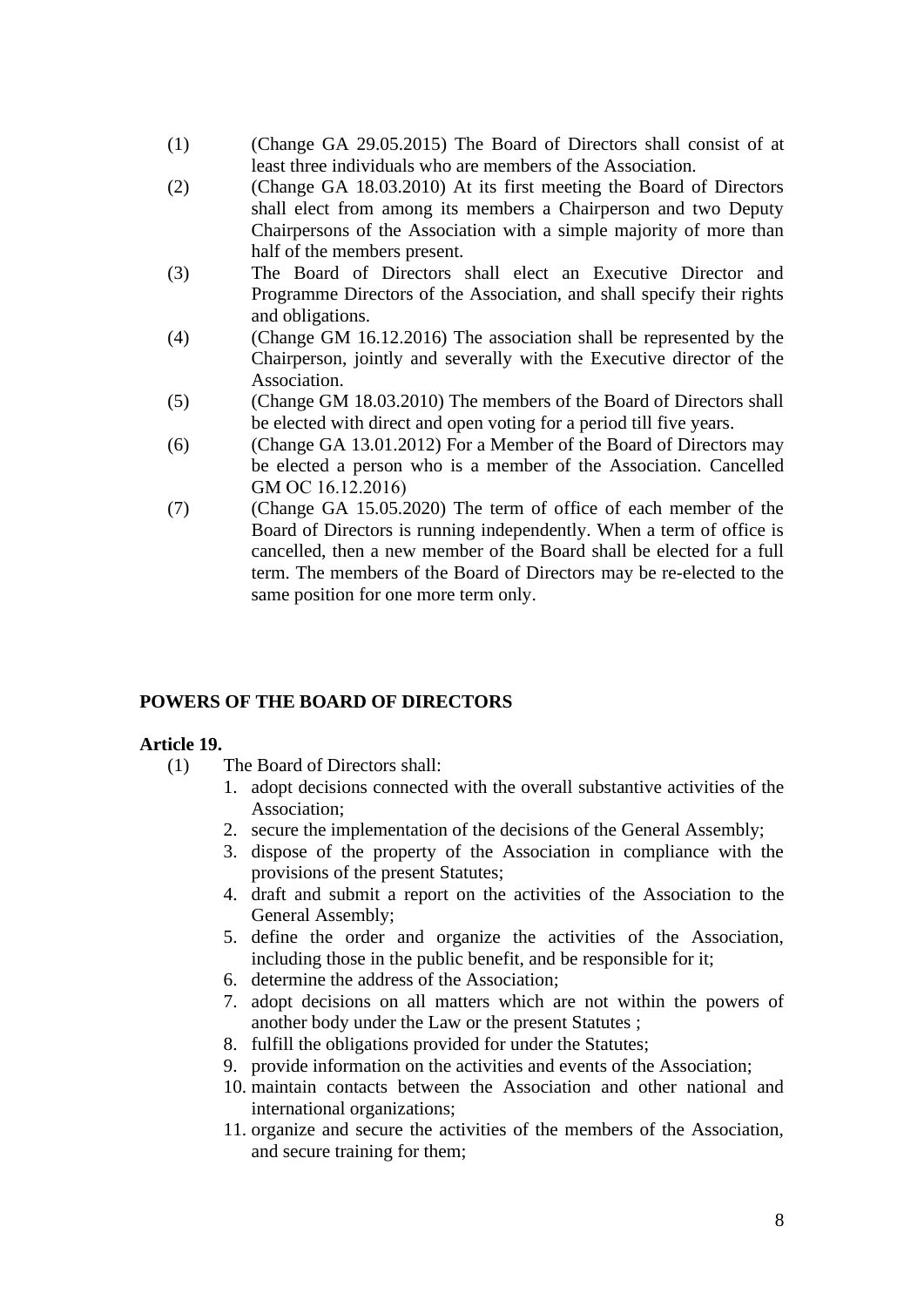- 12. organize the convening of the General Assembly and report on its activities before it;
- 13. popularize the aims and the activities of the Association before the state bodies, the academic communities and the general public;
- 14. draft programmes and plans on the activities of the Association;
- 15. conduct its own events;
- 16. admit, relieve and expel members of the Association;
- 17. require information from the members of the Association on all matters concerning its activities;
- 18. draft a report to be presented before the General Assembly on the overall work of the Board of Directors and of the Association;
- 19. coordinate the spending of funds of the Association for attaining its aims;
- 20. adopt decisions on the opening and closing of other branches;
- 21. adopt decisions on participations in other organizations;
- 22. adopt other internal acts;
- 23. conduct the liquidation of the Association following the decision to that effect by the General Assembly;
- 24. (Change GM 16.12.2016) The Board of Directors is entitled to establish teams of experts for work according to the relevant directions of the activity of the Association.

# **RESIGNATION OF A MEMBER OF THE BOARD OF DIRECTORS**

# **Article 20.**

- (1) Every member of the Board of Directors shall have the right to file his resignation without indicating motives.
- (2) (Change GA 18.03.2010) The relieving of that member from his obligations shall occur from the moment of receipt of the application in writing by the Board. In that case the Board of Directors shall be obliged to convene an extraordinary General Assembly for election of a new member.
- (3) (Addition GA 13.01.2012) Until a new member has been elected, the functions of the resigning member shall be taken over by the Board of Directors as a whole, when there is nobody else to represent the Association
- (4) In the event that the Chairperson resigns, his functions shall be taken over by the Board of Directors.
- (5) In the event of death or permanent inability of a member to discharge the functions ensuing from membership in the Board of Directors, paragraphs 2-4 of this Article shall apply.

# **DECISION-MAKING PROCEDURES OF THE BOARD OF DIRECTORS**

#### **Article 21.**

(1) (Change GA 18.03.2010) The meetings shall be open and shall be convened and chaired by the Chairperson. The Chairperson shall be obliged to convene a meeting of the Board of Directors upon request in writing by one-third of its members. In the event that the Chairperson fails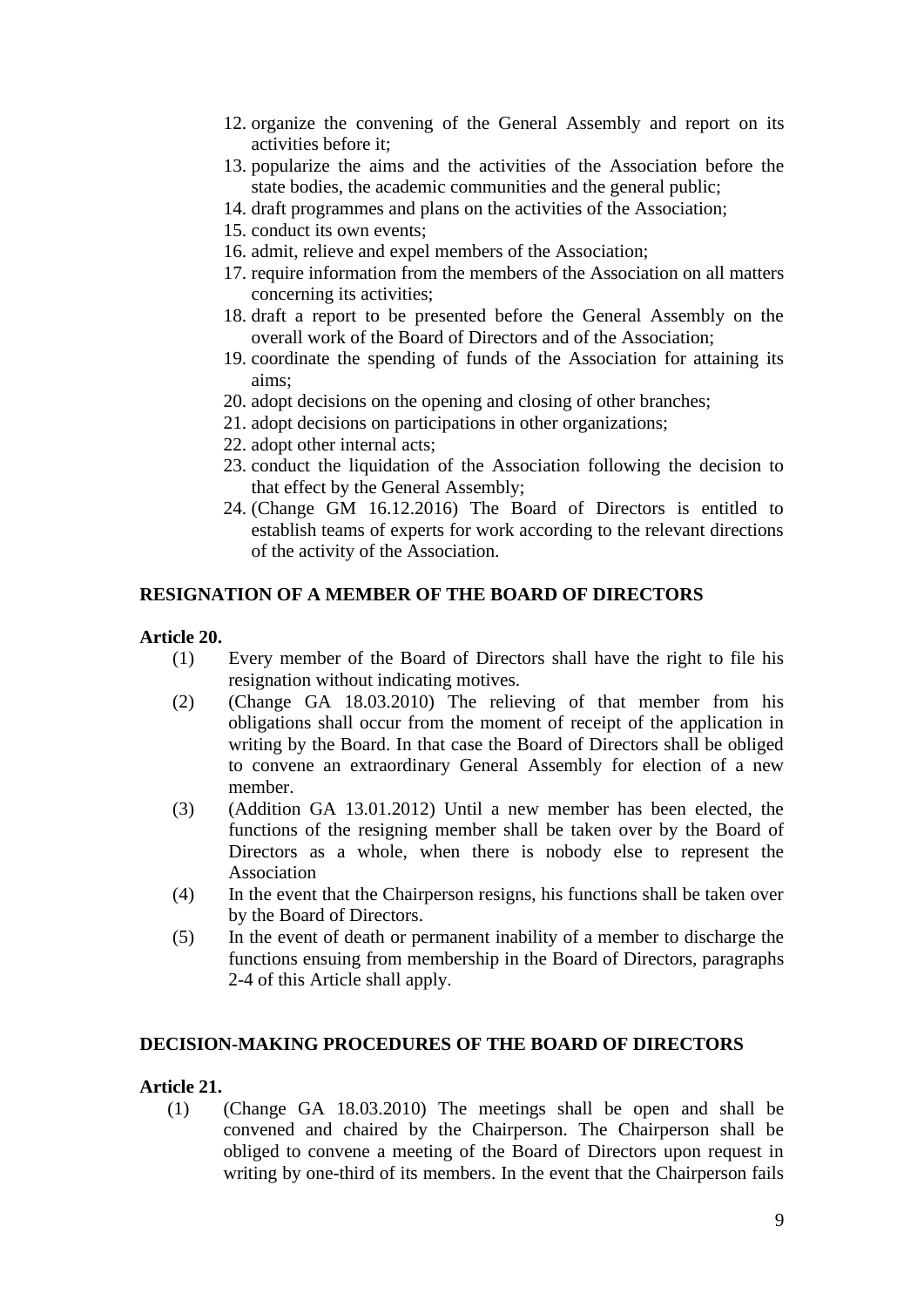to convene a meeting of the Board of Directors within one week, the meeting may be convened by any of the interested members of the Board of Directors.

# **Article 22.**

- (1) The Board of Directors shall adopt decisions with a simple majority of the members present if more than half of all its members attend that meeting.
- (2) Administration of the rights or ownership and limited substantive rights, mortgages and other real rights shall be subject to decisions adopted with a majority of all members of the Board of Directors.
- (3) (Change GM 16.12.2016) In all remaining cases the administration of the property of the Association shall be done by means of a decision taken by the Chairperson of the Board of Directors or taken by the Executive Director.
- (4) Decisions of the liquidation of the Association shall be adopted with a majority from all members of the Board of Directors.
- (5) Decisions concerning the order and the organizing of the activities of the Association, including the public benefit activities, for which the Board of Directors is responsible, shall be adopted by a majority of all members.
- (6) When important circumstances necessitate this, the decisions may also be adopted *in absentia*, after consultations. The decision adopted in this way shall be expressed on writing and signed by the members of the Board of Directors at the next meeting. In the event that ratification does not follow, the members who have adopted the decision shall be personally liable for its consequences.
- (7) Decisions may also be adopted with the participation of a member of the Board of Directors who is considered to be present if there is a two-way telephone or other form of communication guaranteed the identification of the respective member and allowing his participation in the discussions and decision-making process. Voting in this way shall be certified in the minutes by the person chairing the meeting.
- (8) (Change GA 18.03.2010) The Board of Directors is entitled to adopt decisions in events of lack of an assembly meeting, provided that the protocol regarding the decision adopted is signed by all members of the Board of Directors without complaints.

# **EXECUTIVE DIRECTOR**

**Article 23.** (Change GA 15.05.2020) (1) The Executive Director is elected by the Board of Directors of Transparency International - Bulgaria

(2) The executive director:

1. Organizes the activity of the Association, performs the operative management and manages the association property.

2. Provides the accomplishment of the decisions of the General Assembly of the Board of Directors.

3. Approves rules for holding of competitions, instructions, programmes etc. connected to the activity of the Association.

4. Draws up the report on the activity of the Association and is responsible for its publishing annually.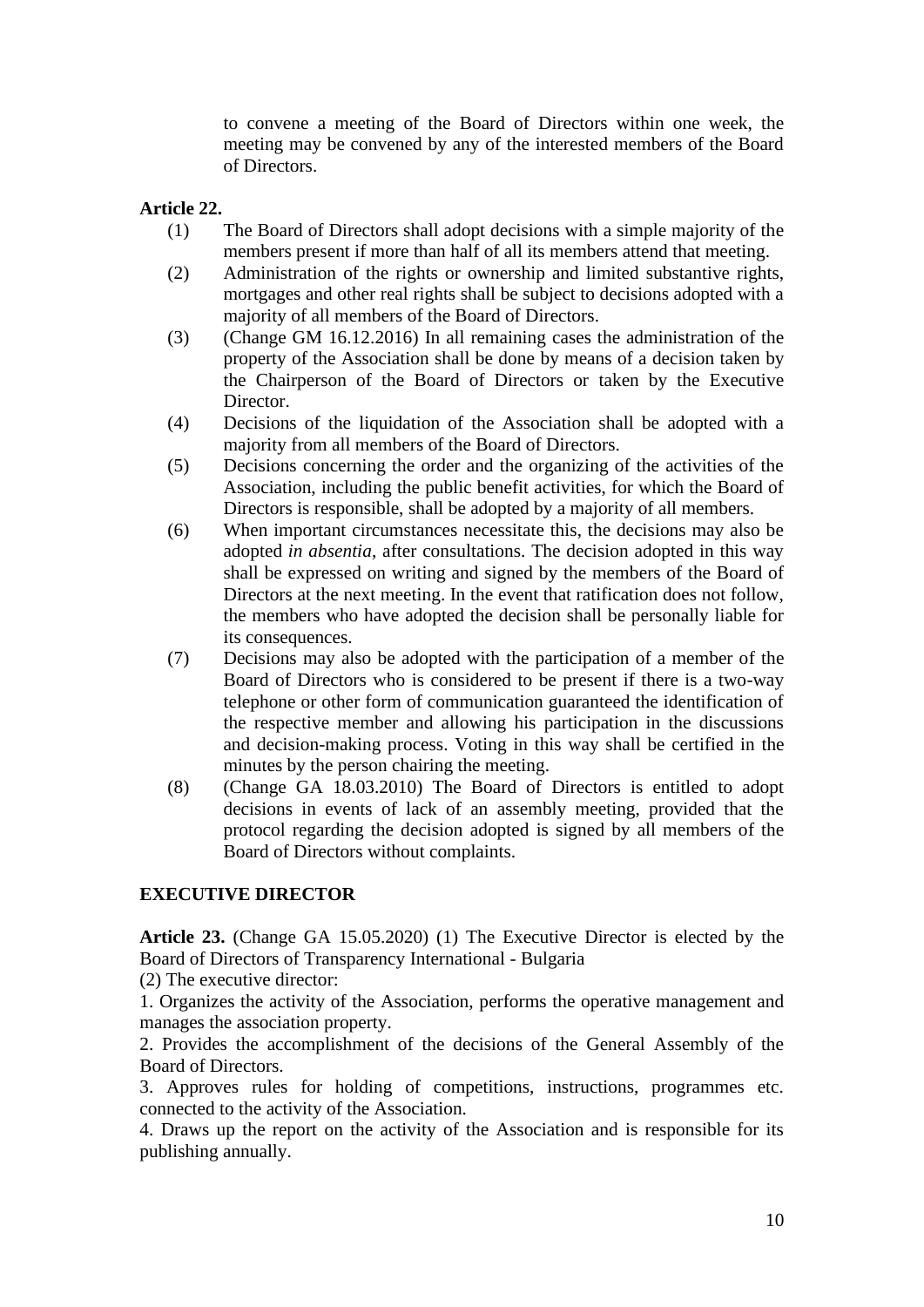5. Represents the Association with the Chairperson of the Board of Directors, together and individually.

6. Prepares and approves the Permanent Positions List of the personnel of the association and concludes labour and other types of law abiding contracts with association members and experts.

7. (New one GM 16.12.2016) Takes care of the organization of the preparation of the financial report of the Association.

#### **CHAIRPERSON OF THE BOARD OF DIRECTORS**

**Article 24.** (Change GA 18.03.2010, nom. Change GM 13.01.2012) (1) The Chairperson of the Board of Directors:

1. Manages the activity of the Board of Directors.

2. Arranges the ownership of the association in compliance with the Statutes requirements.

3. Submits proposals for growth and development of the activity of the Association to the Board of Directors.

4. (New one GM 15.05.2020) When there is a complaint against a member of Board of Directors, the Chairman of the Board of Directors reports it to the General Assembly. In case the complaint is against the Chairman of Board of Directors, the member of the Board of Directors, who has been assigned by the Board of Directors to perform this function, presents it to the General Assembly.

## **DELEGATION**

**Article 25**. (Change GA 18.03.2010, nom. Change GA 13.01.2012) The association is represented by the Chairperson of the Board of Directors and by the Executive director, together and individually.

#### **CHAPTER EIGHT VІІІ. FINANCING AND PROPERTY**

#### **Article 26.**

- (1) Funds needed for attaining the aims of the Association shall be raised by:
	- 1. assigning projects with the participation of members of the Association;
	- 2. revenues from all events organized: seminars, lectures, conferences, training courses in the country and abroad;
	- 3. donations, aid, subsidies, sponsorship and legacies by Bulgarian and foreign natural and legal bodies, etc.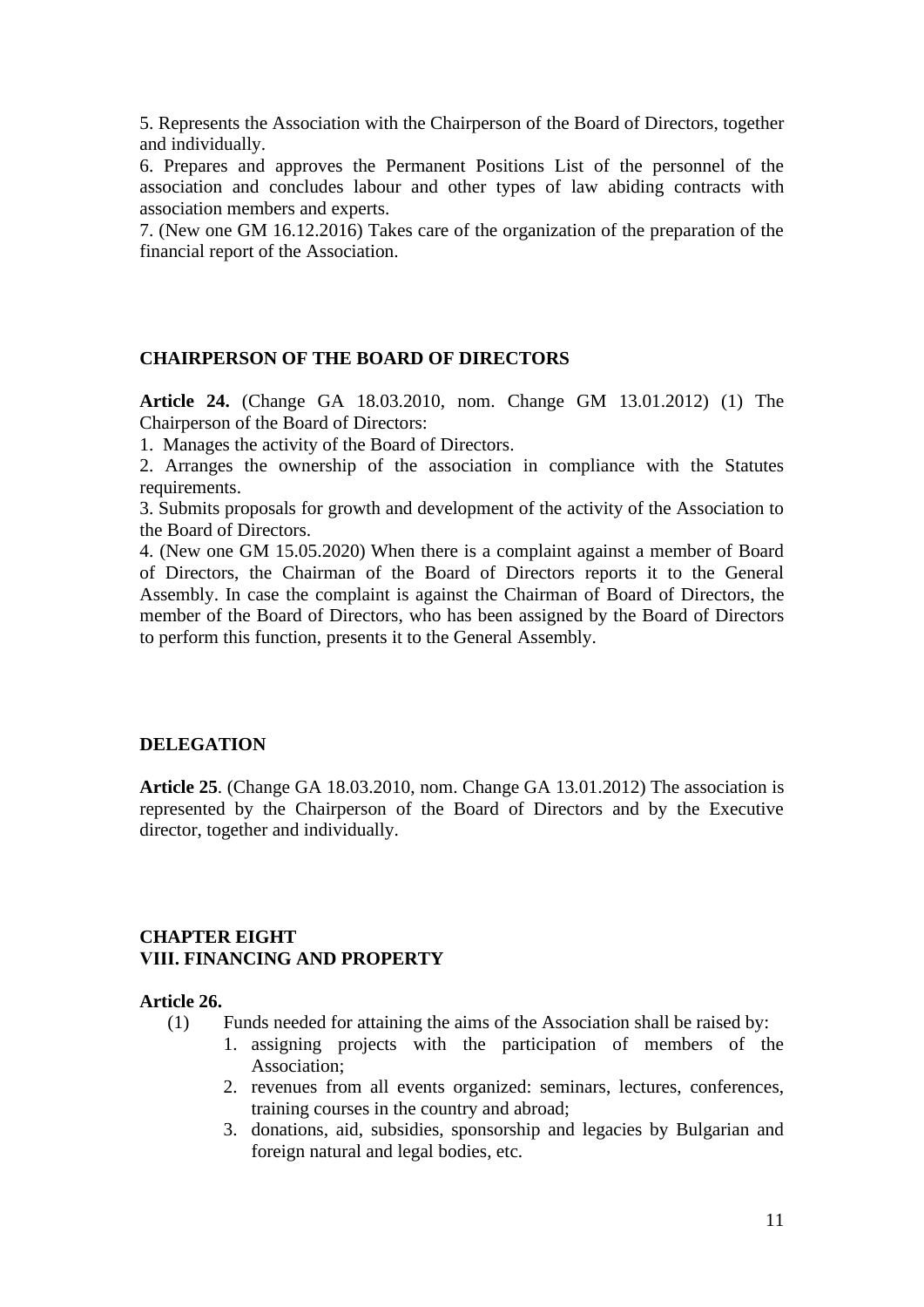- 4. (Change GA 15.05.2020) commercial activities as provided for within the framework of the Statues of TI-Bulgaria, management and disposal of intellectual property rights, dividends, loans
- (2) The Association shall dispose of its property in compliance with the provisions of Article 38, paragraph 1, items 1-5 of the Non-profit Legal Entity Act.

# **CHAPTER NINE ІX. ARCHIVES**

# **Article 27**

- (1) The Association shall possess its own archives.
- (2) The archives should mandatorily comprise a copy of the Statutes, a copy of the court decision for the founding of the Association, an address sheet, annual planned reports on the activities of the Association, list of the members of the Association, books of the minutes of the sessions of the General Assembly and of the meetings of the Board of Directors.

# **X. BOOK-KEEPING OBLIGATIONS**

# **Article 28.**

The Association shall keep books for the meetings of its collective bodies. The person chairing the meeting of the collective body and the person keeping the minutes shall certify the minutes and shall be responsible for their content.

# **Article 29.**

The Association shall prepare a report on its activities once a year, which shall contain data on:

- 1. The essential activities, the financial resources spent for them, their link with the aims and programmes of the organization, and with the results attained;
- 2. The amount of the property received *ex gratia* and the revenues from other fund-raising activities;
- 3. The report on the activities of the Association shall be public. The notification for its drafting, as well as information about the place, time and way of becoming familiar with it, shall be published in the bulletin of the central register.

# **XІ. DISPENSING OF THE PROPERTY**

# **Article 30.**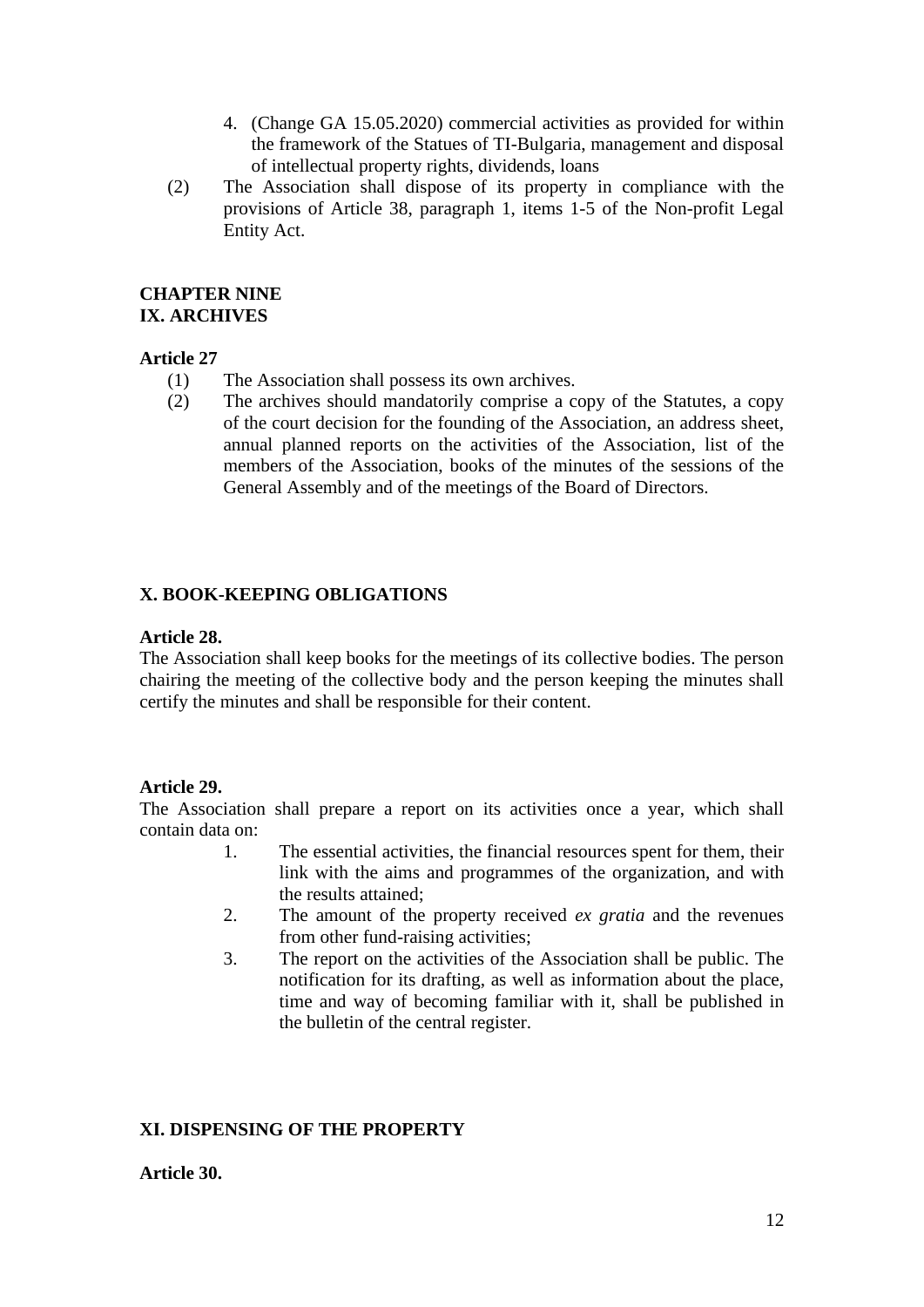The Association may dispense of the property *ex gratia* and may engage in the activities aimed at attaining the goals defined under the Non-profit Legal Entity Act and the present Statutes.

# **Article 31.**

The selection of the persons and the ways in which they are assisted by the Association shall be done depending on the aims and the financial potential of the Association in accordance with the declared procedure and rules for conducting the activities. The information on the procedure for the selection shall be public and shall be entered in the central register.

# **Article 32.**

Motivated decision shall be needed for *ex gratia* dispensing of the property of the Association, adopted by the Association's supreme body with two-thirds majority of all its members, when it is in favour of:

- 1. persons from the composition of its other managing bodies and their spouses, their relatives with lineal kinship – without any restrictions, collateral relatives – until the fourth degree of propinquity, or by marriage – until the second degree of propinquity included;
- 2. persons who have been in the composition of its managing bodies for up to two years prior to the date on which the decision is to be adopted;
- 3. legal persons who have financed the Association for up to three years prior to the date on which the decision is to be adopted;
- 4. corporate entities in which the persons cited in items 1 and 2 above are managers or are in a position to impose or hamper decisionmaking.

**Article 33**. (Change GA 13.01.2012) The Association may not conclude deals with the persons stipulated under the previous Article, as well as with corporate entities in which the cited persons are managers or are in a position to impose or hamper decision-making, unless in the event that the deals obviously benefit the Association, or have been concluded under general conditions that have been made public.

## **TRANSFORMATION**

## **Article 34.**

The Association may not be transformed into a non-profit legal entity for conducting private benefit activities.

# **LIQUIDATION**

## **Article 35.**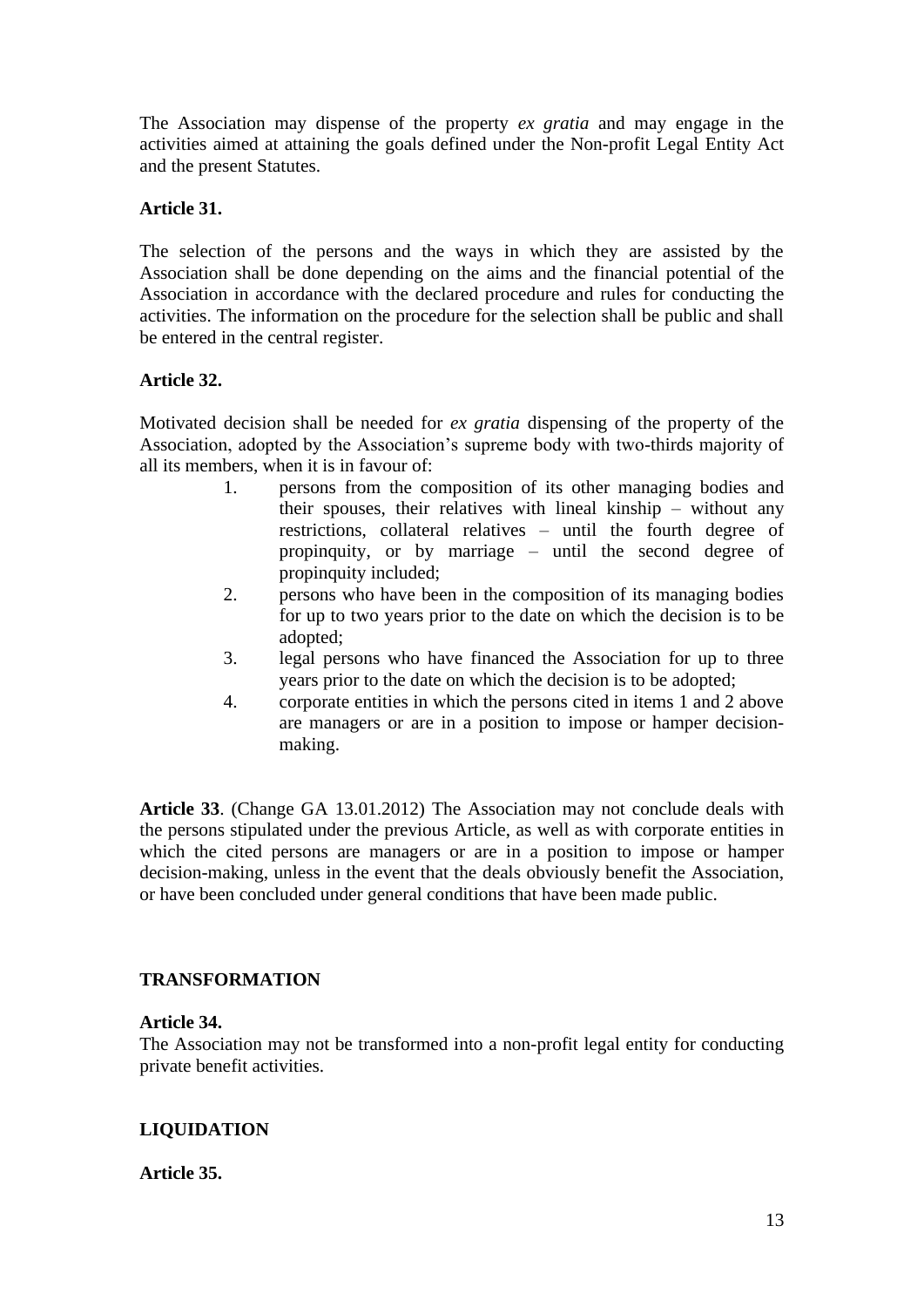- (1) The liquidator shall be obliged, if possible, to satisfy the creditors of the Association out of the available financial resources, and in the event that this is impossible – after cashing the mobile property of the Association first and then its immobile property.
- (2) The property of the Association may not be transferred in any way to:
	- 1. the founders, the present and former members;
	- 2. the persons who have been in the composition of its bodies and its employees;
	- 3. the liquidators, except for the remuneration due;
	- 4. the spouses of the persons under items 1-3;
	- 5. the relatives of the persons under items 1-3 with lineal kinship without any restrictions, collateral relatives – until the fourth degree of propinquity, or by marriage – until the second degree of propinquity included;
	- 6. legal entities of which the persons under items 1-5 above are managers of or who are in a capacity to impose or hamper decision-making.

# **PROPERTY AFTER THE LIQUIDATION**

## **Article 36.**

(1) The property remaining after the creditors have been satisfied shall be made available, subject to a decision of the Sofia City Court, to a nonprofit legal entity chosen to conduct public benefit activities with the same or similar non-profit aim.

## **CENTRAL REGISTER**

**Article 37.** (1) The association is to be listed into the central register of the Ministry of Justice**,** within the term set by the legislation.

## **CHAPTER TEN**

# **X. TERMINATION OF THE ASSOCIATION**

# **Article 38.**

- (1) The Association shall be terminated subject to a decision to that effect by the General Assembly.
- (2) The decision for termination of the Association shall be adopted with a two-thirds majority of the members present.
- (3) The Association shall be terminated also with a decision of Sofia City Court, if:
	- for three months it remains with fewer members than are needed under the present Statute for the formation of a Board of Directors;
	- if the activities of the Association contravene the Law or the Statutes;